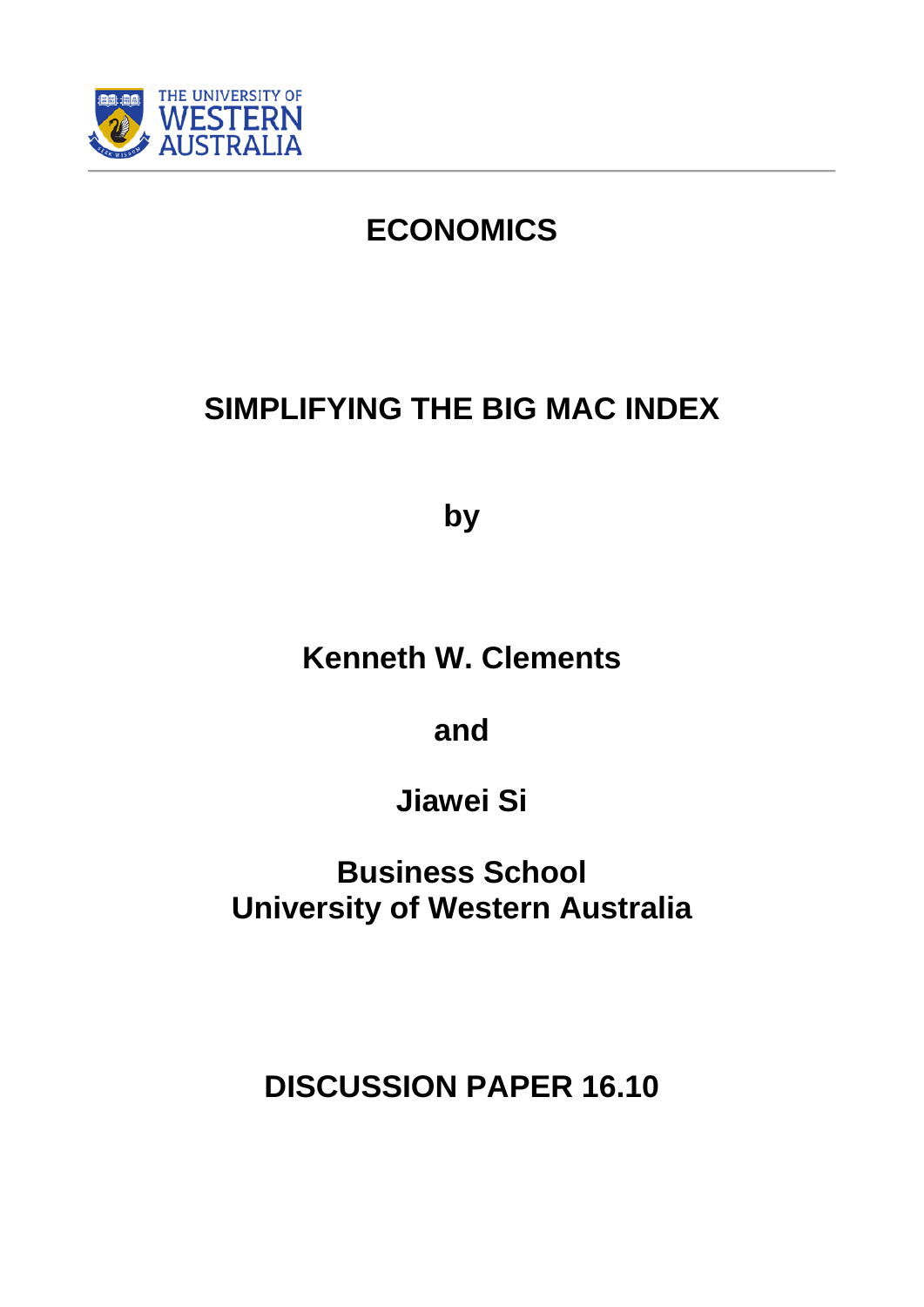## April 2016

# **SIMPLIFYING THE BIG MAC INDEX[\\*](#page-1-0)**

by

Kenneth W. Clements and Jiawei Si Business School The University of Western Australia

# **DISCUSSION PAPER 16.10**

# Abstract

The Economist magazine recently introduced a major innovation to its famous Big Mac Index of currency values by adjusting for differences in incomes of countries. A recent paper (O'Brien and Ruiz de Vargas, forthcoming, OR) explains clearly the workings of the new index, something overlooked by The Economist. The current paper draws on OR to suggest an alternative formulation that is attractive in its simplicity.

<span id="page-1-0"></span> <sup>\*</sup> For helpful comments, we thank Isabela Banea and Haiyan Liu. This research was supported in part by BHP Billiton and the ARC. All errors are our own.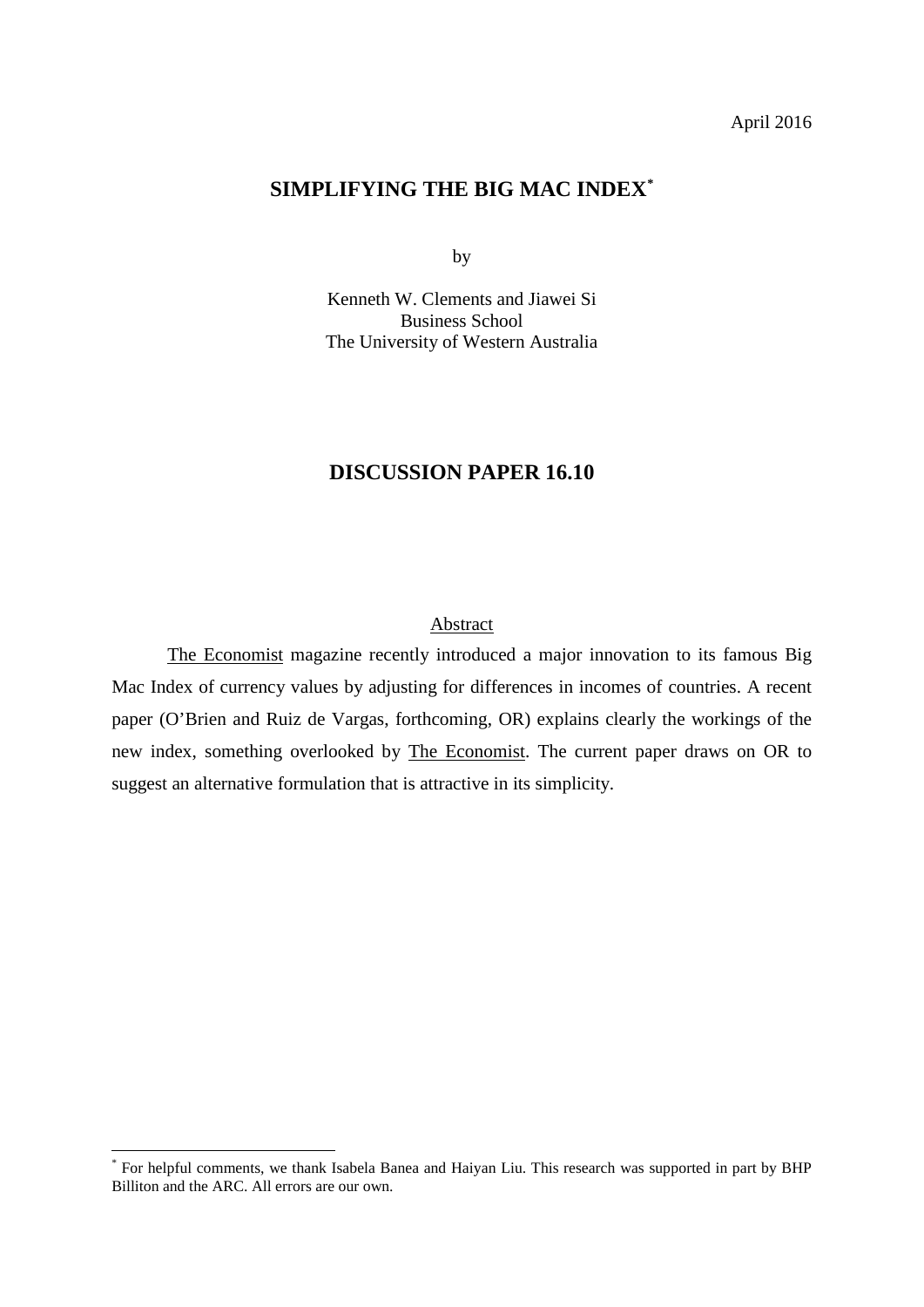# **1. Introduction**

The Big Mac Index (BMI), published semi-annually by The Economist for more than quarter of a century, compares Big Mac prices across countries to determine a currency's over/undervaluation. Recently, the magazine introduced the "adjusted BMI", which accounts for prices being cheaper in poorer countries than richer ones. This is done by expressing Big Mac prices as a function of GDP per capita and using the difference between the actual and predicted prices to compute the misvaluation. However, details of these calculations are at best scarce, which has led to a lack of understanding and perhaps even confusion regarding the interpretation of the new index. In a recent paper, O'Brien and Ruiz de Vargas (forthcoming, hereafter referred to as OR) have carried out a very valuable service by clarifying this matter. The authors clearly show that the methodology described by The Economist is the overall misvaluation of a currency against a "basket" of currencies, whilst confusingly, the reported adjusted BMI is a bilateral misvaluation relative to the base currency, the \$US. After an additional adjustment involving the \$US misvaluation, OR show how to convert the overall misvaluation to the required bilateral counterpart.

The objective of this paper is to use the multilateral/bilateral distinction of OR to show how the adjusted BMI can be reformulated and simplified. This involves a change in the functional form of the pricing equation from linear to logarithmic, which leads to a simplification of the misvaluation calculation and its interpretation. It should be clear that the simplified index is based on the adjusted BMI, as clarified by OR. Thus, while the misvaluations from the two approaches are not identical, they are broadly similar in most cases.

In what follows, we first briefly describe ORs' interpretation of the adjusted BMI and illustrate its workings with the valuation of the euro in terms of the dollar. Then, in Section 3, we introduce our alternative formulation, again illustrated with the euro, as well as for a number of other currencies. Section 4 deals with a comparison of three indexes of currency misvaluation -- the original BMI, the adjusted and simplified versions. Concluding comments are given in Section 5.

## **2. Overall vs Bilateral Misvaluation**

This section summarises the contribution of OR in understanding the adjusted BMI, specifically the distinction between a currency's overall and bilateral misvaluation.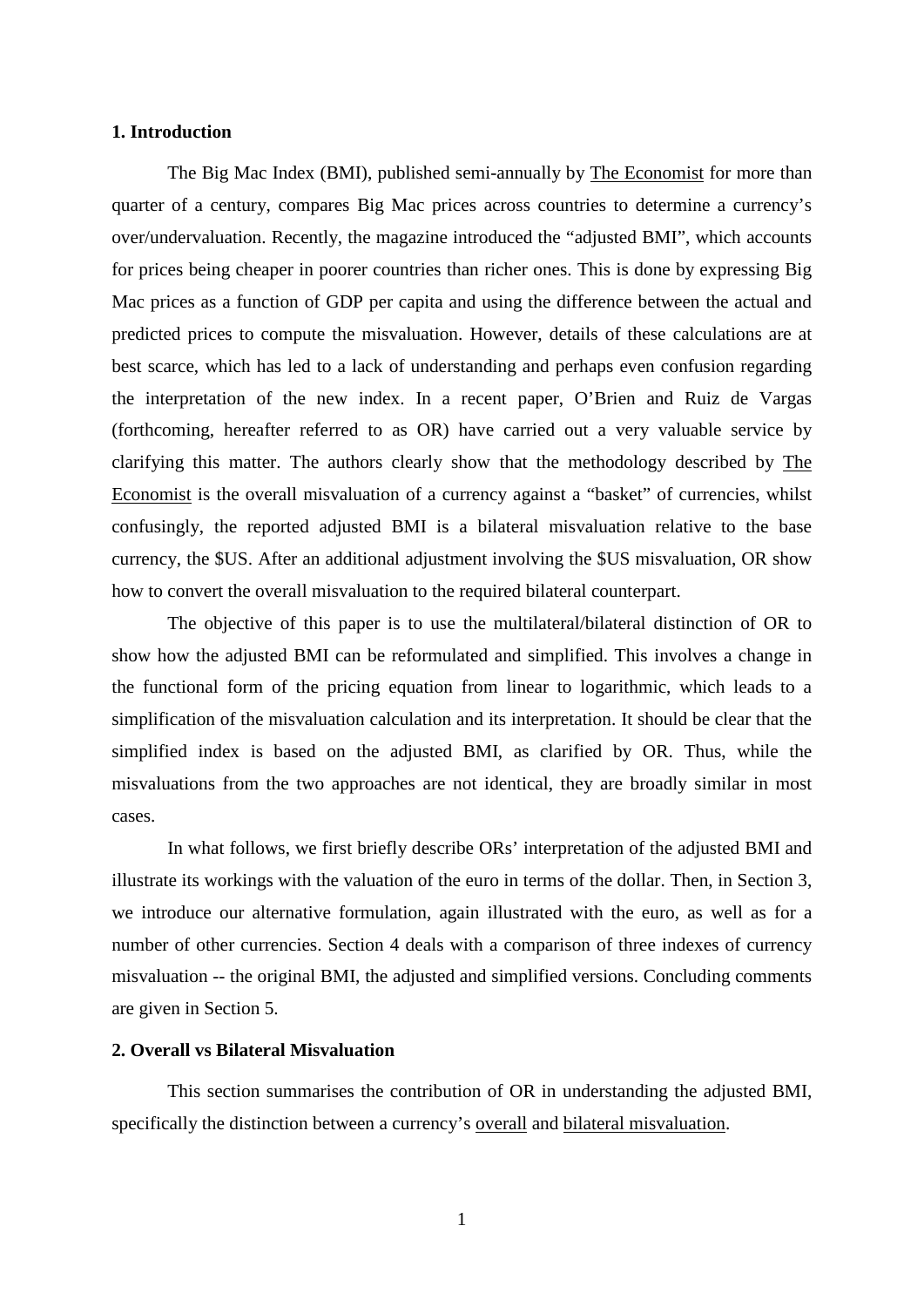Let  $p_c$  be the price of a Big Mac in country c and  $y_c$  its GDP per capita, both expressed in the base currency. The Economist (online) describes the relationship between these variables as a "line of best fit" according to

$$
(1) \t p_c = \lambda + \phi y_c + \mu_c,
$$

where  $\lambda$  and  $\phi$  are parameters and  $\mu_c$  is the disturbance term for country c, which represents the deviation of the actual Big Mac price  $p_c$  from the predicted price  $\hat{p}_c$ , predicted on the basis of (1). Currency c is overvalued if the actual price exceeds predicted, that is, if  $p_c > \hat{p}_c$ . The proportionate overvaluation (the over valuation,  $p_c - \hat{p}_c$ , as a proportion on the predicted price,  $\hat{p}_c$ ) is then

(2) 
$$
m_c = \frac{p_c}{\hat{p}_c} - 1 = \frac{\mu_c}{\hat{p}_c} > 0.
$$

OR point out that this methodology is incomplete as equation (2) expresses c's overvaluation relative to the line of best fit, equation (1), or relative to a synthetic "basket" of all currencies underlying the regression. OR calls this the overall misvaluation. By contrast, The Economist's adjusted BMI is the bilateral misvaluation, which is calculated with the additional step below.

Denote the Big Mac price and GDP per capita in the base country by  $p^*$  and  $y^*$ , respectively. Suppose pricing equation (1) also applies to this base country. Thus, the overall misvaluation of the base currency is  $m^* = p^* / \hat{p}^* - 1$ . The adjusted BMI gives the value of the currency in terms of the US dollar (the base), rather than a basket of currencies. To eliminate the role of the basket, the overall misvaluation of currency c is "crossed" with that of the base currency:

(3) 
$$
\frac{1+m_c}{1+m^*}-1 = \frac{p_c/\hat{p}_c}{p^*/\hat{p}^*}-1.
$$

This is the bilateral misvaluation of country c's currency relative to the base country, the adjusted BMI.

To illustrate this distinction, we use the 49 countries in the July 2015 BMI data from The Economist (online) to estimate by ordinary least squares equation (1) with the US dollar as the base and GDP per capita,  $y_c$ , measured in terms of US\$'000.<sup>[1](#page-3-0)</sup> The estimated intercept and slope coefficients are  $\hat{\lambda} = 2.522$  and  $\hat{\phi} = 0.035$ , as given in row 3 and column 3 of Table

<span id="page-3-0"></span> $<sup>1</sup>$  See Appendix A1 for details of the data.</sup>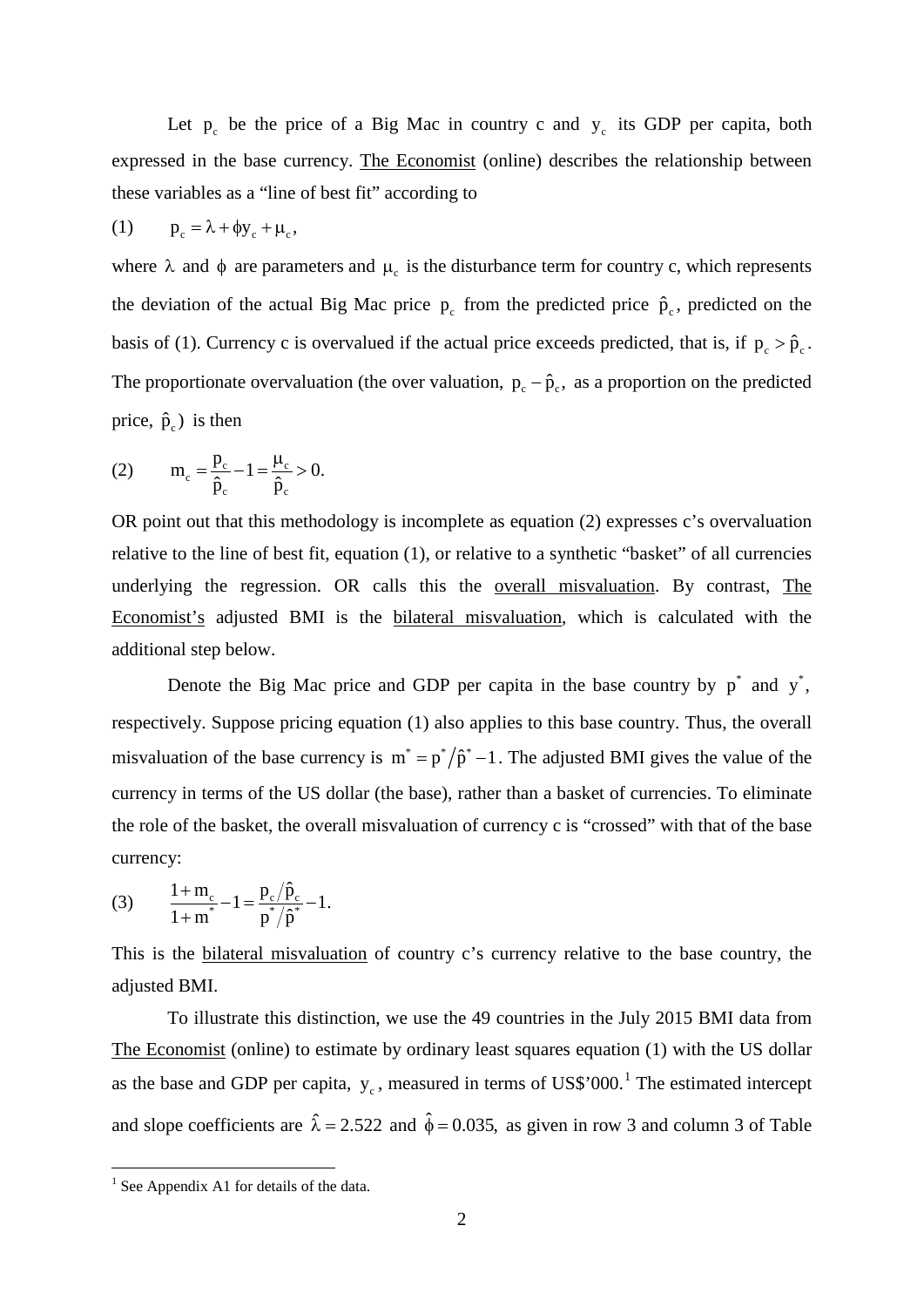1. [2](#page-4-0) Thus, in a country where GDP is \$10,000 higher, the Big Mac is predicted to cost  $0.035 \times 10 = 35$  cents more than in the base country, which seems reasonable. Using Europe as "country" c, with the euro as its currency, and the US the base, the Big Mac prices are  $p_c = $4.05$  and  $p^* = $4.79$ , respectively (row 5 of Table 1). Applying equations (2) and (3), we obtain:

| Misvaluation        | Euro      | US    |
|---------------------|-----------|-------|
| Overall $[eq. (2)]$ | 3.55%     | 8.32% |
| Bilateral [eq.(3)]  | $-4.40\%$ | $0\%$ |

The Euro and US dollar are 3.55% and 8.32% overvalued against the "basket" of currencies. After applying the adjustment in equation (3), the bilateral misvaluation of the euro is –4.40%, that is, the currency is undervalued relative to the US dollar. Since the euro is less overvalued than the US dollar relative to the "basket" of currencies, against the dollar itself the currency is undervalued. Comparatively, the raw Big Mac Index is  $\left[ (4.05/4.79) - 1 \right] \times 100 = -15.37\%$ , a 15.37% undervaluation of the euro against the US dollar (column 2, Table 1). Compared to the US, Big Macs are cheaper in Europe. In the adjusted BMI, this price difference is partially offset by Europeans being about 25% poorer than Americans. This is why the euro is less undervalued according to the adjusted index.

#### **3. An Alternative Formulation**

A country's exchange rate is the domestic-currency cost of a unit of foreign exchange; it is the relative price of two assets – foreign and domestic moneys. As this involves a ratio of comparison, a logarithmic formulation seems useful. Thus, the raw BMI could be reformulated as

(4)  $\log\left(\frac{p_c}{p^*}\right)$ .  $\left(\frac{\mathbf{p}_{\mathbf{c}}}{\mathbf{p}^{*}}\right)$ 

When  $p_c / p^* > 1$ ,  $\log (p_c / p^*) > 0$ , Big Macs are relatively expensive in country c and that country's currency is overvalued.[3](#page-4-1)

Equation (1) is a linear relation between prices and GDP. Let that relation now be logarithmic for country c and the base country:

(5) 
$$
\log p_c = \alpha + \beta \log y_c + \varepsilon_c, \quad \log p^* = \alpha + \beta \log y^* + \varepsilon^*,
$$

<span id="page-4-0"></span> $2^2$  These estimates are identical to those of OR.  $3^3$  Here and below, log denotes the natural logarithm.

<span id="page-4-1"></span>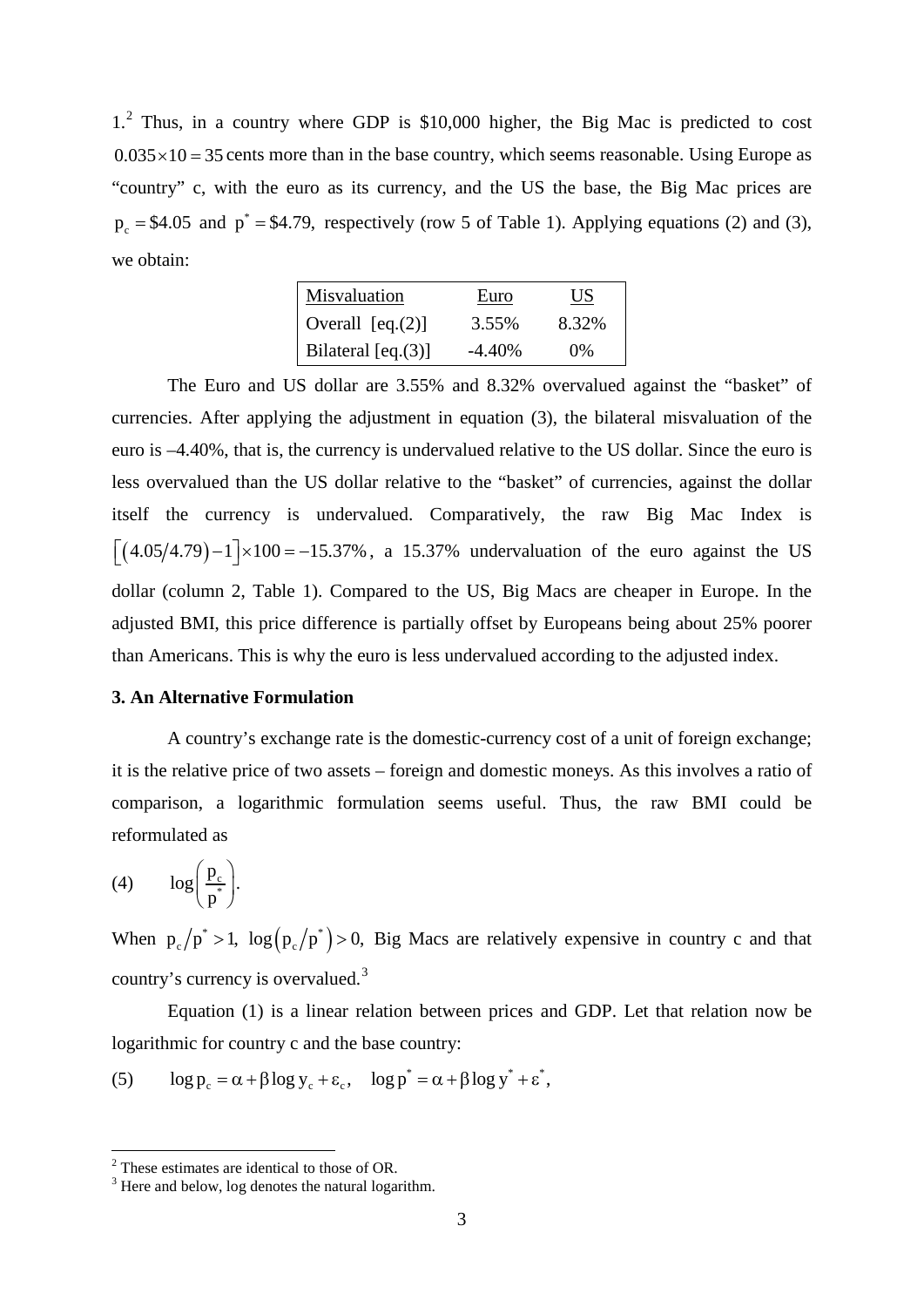where  $\varepsilon_c$  and  $\varepsilon^*$  are disturbances in country c and the base, respectively. Subtracting the second equation from the first gives the following expression for equation (4):

(6)  

$$
\log\left(\frac{p_c}{p^*}\right) = \alpha + \beta \log y_c + \varepsilon_c - \left[\alpha + \beta \log y^* + \varepsilon^*\right]
$$

$$
= \gamma + \beta \log\left(\frac{y_c}{y^*}\right) + \varepsilon_c,
$$

where  $\gamma = -\varepsilon^*$ . The overall proportionate misvaluation of the US dollar is  $\exp(\epsilon^*)-1 = \exp(-\gamma) - 1 \approx -\gamma$ , while  $\exp(\epsilon_c) - 1 \approx \epsilon_c$  is that for the currency of country c, where the approximations hold if mispricing is not "too large". The bilateral proportionate misvaluation of currency c relative to the dollar is just  $\exp(\varepsilon_c - \varepsilon^*) - 1 = \exp(\varepsilon_c + \gamma) - 1 \approx \varepsilon_c + \gamma$ . From (6),  $\varepsilon_c + \gamma = \log(p_c/p^*) - \beta \log(y_c/y^*)$ , so proportionate bilateral mispricing can be expressed as

(7) 
$$
\left(\frac{p_c}{p^*}\right)\left(\frac{y^*}{y_c}\right)^{\beta} - 1 = e^{\epsilon_c + \gamma} - 1 \approx \epsilon_c + \gamma,
$$

The percentage mispricing is thus  $(e^{(\epsilon + \gamma)} - 1) \times 100$ . <sup>[4](#page-5-0)</sup> We obtain the original BMI,  $p_c/p^* - 1$ , if  $y_c = y^*$  (incomes are the same) or  $\beta = 0$  (incomes do not affect prices).

Equation (7) is the reformulation of the adjusted BMI. This would seem to be somewhat simpler than the approach of the previous section. Equation (6) expresses the price difference directly in terms of the income differences. The slope coefficient  $\beta$  in that equation has a familiar interpretation as the elasticity of the price with respect to income, while the intercept  $\gamma$  is (approximately) the misvaluation of the base currency. There are two other convenient properties of this approach: (i) Misvaluation is symmetric in currencies. It follows from (6) and (7) that if c is mispriced relative to the dollar by  $(e^{\epsilon_c+\gamma} - 1) \times 100$  percent, then

$$
E\left[\left(\frac{p_c}{p^*}\right)\left(\frac{y^*}{y_c}\right)^{\beta}\right]-1=e^{\frac{1}{2}\sigma^2+\gamma}-1\approx\frac{1}{2}\sigma^2+\gamma.
$$

<span id="page-5-0"></span><sup>&</sup>lt;sup>4</sup> Note that equation (7) involves the departure of the observed currency value from the regression line,  $\varepsilon_c$ , the disturbance term in equation (6), and not its expected value. What if we were to use the expected value instead? If  $\varepsilon$  follows a normal distribution with a zero mean and variance  $\sigma^2$ , then  $e^{\varepsilon_c}$  is log-normal with mean  $0.5\sigma^2$ and the expected value of equation (7) is

As the right-hand side does on involve a country subscript, the misvaluation is now the same for each currency (and could be interpreted as reflecting the value of the base currency).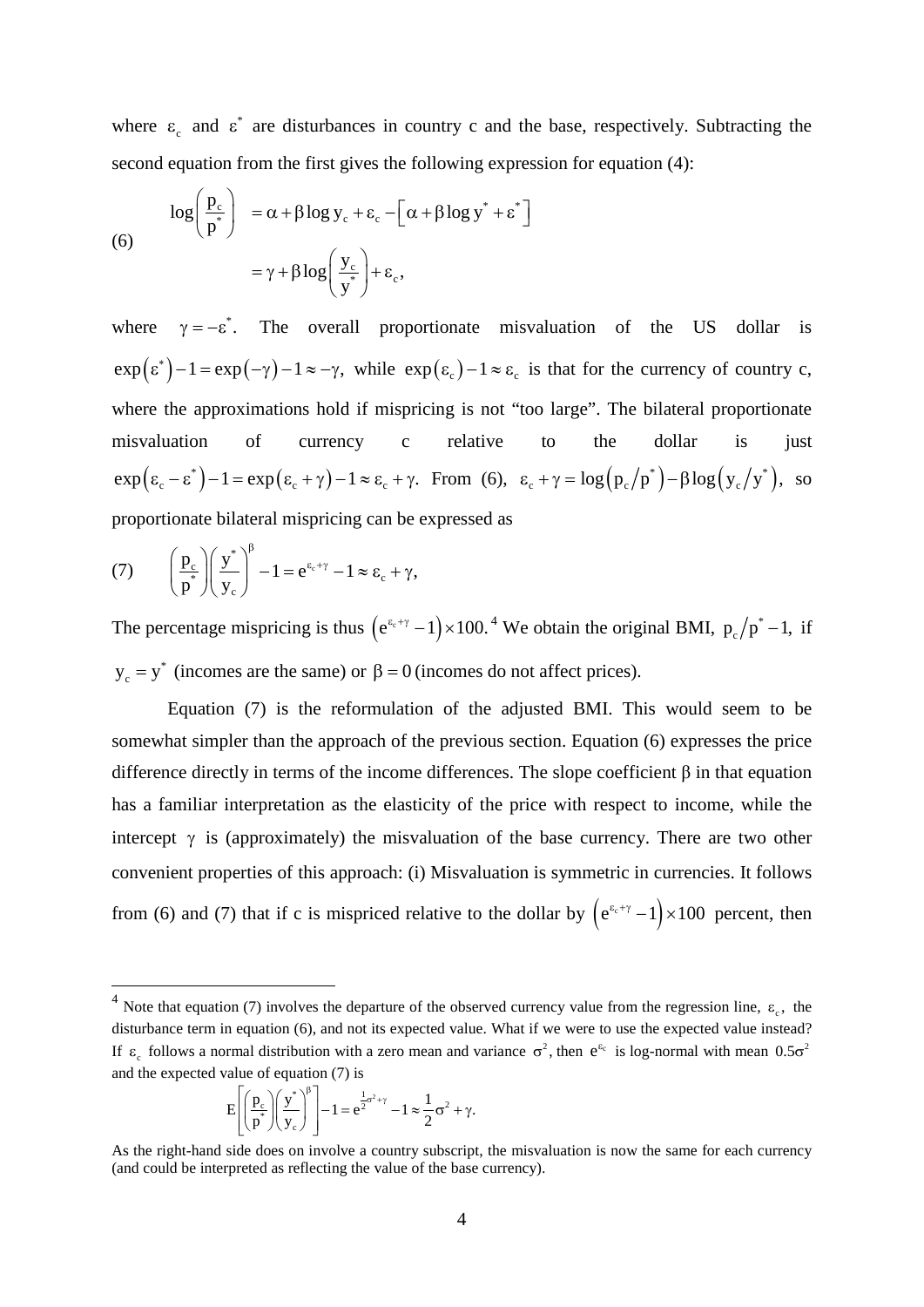the dollar is mispriced relative to c by  $(e^{-(\epsilon_c + \gamma)} - 1) \times 100$  percent. (ii) Changing the base country is straightforward. If relative to a common base, currencies c and d are misvalued by  $(e^{\epsilon_{e}+y}-1) \times 100$  and  $(e^{\epsilon_{d}+y}-1) \times 100$ , respectively, then c is misvalued in terms of d by  $(e^{\epsilon_c - \epsilon_d} - 1) \times 100$ .<sup>[5](#page-6-0)</sup>

Figure 1 is a scatter plot corresponding to equation (6) for the same 49 countries in July 2015 used in the previous section. As can be seen, the estimated income elasticity of prices is almost 0.2, implying that a 20% increase in income leads to prices being 4% higher, which is reasonable. The estimated intercept is  $\hat{\gamma} = -0.1474$ , which is equal to  $-\hat{\epsilon}^*$ . This means that the dollar is overvalued against all other currencies by about 15%. Column 4 of Table 1 refers to the simplified index and applies it to the euro. Using equation (7), the bilateral misvaluation of the euro relative to the dollar is -10.34%, which lies between the values for the raw and adjusted indexes (columns 2 and 3 of Table 1). As  $\hat{\epsilon}_c = 0.0382$  and  $\hat{\gamma} = -0.1474$ ,  $\hat{\gamma} + \hat{\epsilon}_c = -0.1092$ , or -10.92%, which is close to the misvaluation of -10.34% in the previous sentence; evidently, the approximation in (7) holds reasonably closely.

# **4. Comparing the Three Indexes**

Table 2 contains the values of the three indexes for each country and Table 3 gives the correlations. The simplified BMI is more closely correlated with raw BMI than is the adjusted index; and the simplified and adjusted are highly correlated. The estimates of dollar misvaluation are given in Table 4 and Figure 2.<sup>[6](#page-6-1)</sup> While there are some differences here, in broad outline the adjusted and simplified indexes are reasonably close and in each period, the simplified version is bracketed by the other two. The simplified index also comes with a standard error, so we can test for misvaluation of the dollar. As can be seen from Figure 2, the error band covers zero for several years, but not at the beginning and end of the period. Thus, we can reject the hypothesis that the dollar was correctly valued in 2015, but not in the three previous years.

<span id="page-6-0"></span><sup>&</sup>lt;sup>5</sup> See Appendix A2 for an analysis of the role and determinants of the income elasticity  $β$ .

<span id="page-6-1"></span><sup>&</sup>lt;sup>6</sup> The US dollar misvaluation is approximated by  $1/(1 + \overline{m}) - 1$ , where  $\overline{m}$  is the average bilateral misvaluation. This follows equation (6) of OR; however, that equation contains a typographical error as the right-hand side is written as  $1/((1 - \overline{m}) - 1$ , which is < 0 (> 0) when  $\overline{m} < 0$  (> 0). If the other currencies are undervalued (overvalued) against the dollar on average, so that  $\overline{m} < 0$  (> 0), the dollar is overvalued (undervalued) against all others; thus, the expression should be  $1/(1 + \overline{m}) - 1 > 0$  ( < 0) when  $\overline{m} < 0$  ( > 0). However, this is not a substantive error and has no effect on the results of OR, which we reproduced.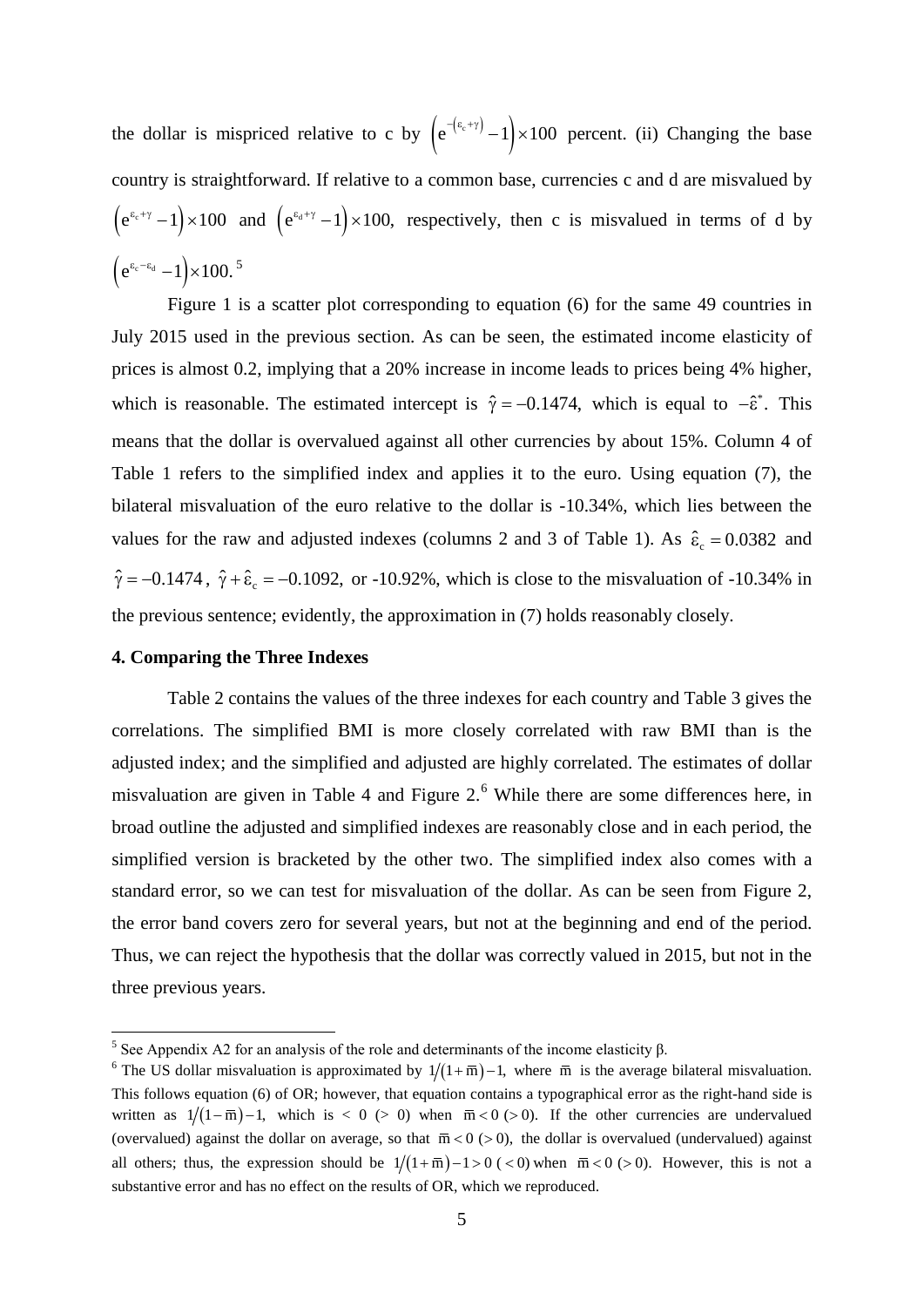As undervalued currencies should subsequently appreciate and overvalued ones depreciate, the three BMIs can be evaluated by comparing them to subsequent changes in the actual rate. Following OR, we consider a two-year forecasting horizon. Columns 2-4 of Table 5 show that on an average-absolute-error basis, over the five years to July 2015 the performance of the adjusted and simplified indexes is considerably better than that of the raw index. While there is not a great deal of differences between adjusted and simplified, over the whole period the adjusted index performs slightly better than the simplified version (average absolute error  $= 22.5\%$  vs 23.2%). Columns 5-7 of the table give pairwise comparisons by recording the proportion of cases in which one index is closer to the actual change than the other. The adjusted and simplified both perform better than the raw index (columns 5 and 6). For the whole period, the last entry of column 7 reveals that the simplified index does worse than the adjusted version as it is closer to actual in about 42% of cases. The difference in the performance of these two indexes is not large, however.

#### **5. Concluding Comments**

Casual observation shows that prices of apparently identical goods diverge across countries, with differences tending to grow the greater the income differences. In a useful effort to account for this effect, the Big Mac Index (BMI) of currency misvaluation has recently been adjusted for cross-country income differences by The Economist. The exact steps involved in this adjustment are not available from The Economist, which has possibly limited the use and acceptance of this new measure. But the full details have now been discovered by O'Brien and Ruiz de Vargas (forthcoming, OR). Drawing on their work, this paper has proposed an alternative approach that is arguable simpler in its interpretation. Thus, there are now three versions of the BMI: (i) The original one (the "raw") index; (ii) the adjusted one, proposed by The Economist, the details of which are set out by OR; and (iii) our "simplified" version. The choice between versions (ii) and (iii) on the basis of their forecasting performance is not clear-cut. We found that versions (ii) and (iii) outperform the raw index in forecasting future currency values, and that the adjusted index is somewhat better than the simplified one, but the differences are not large.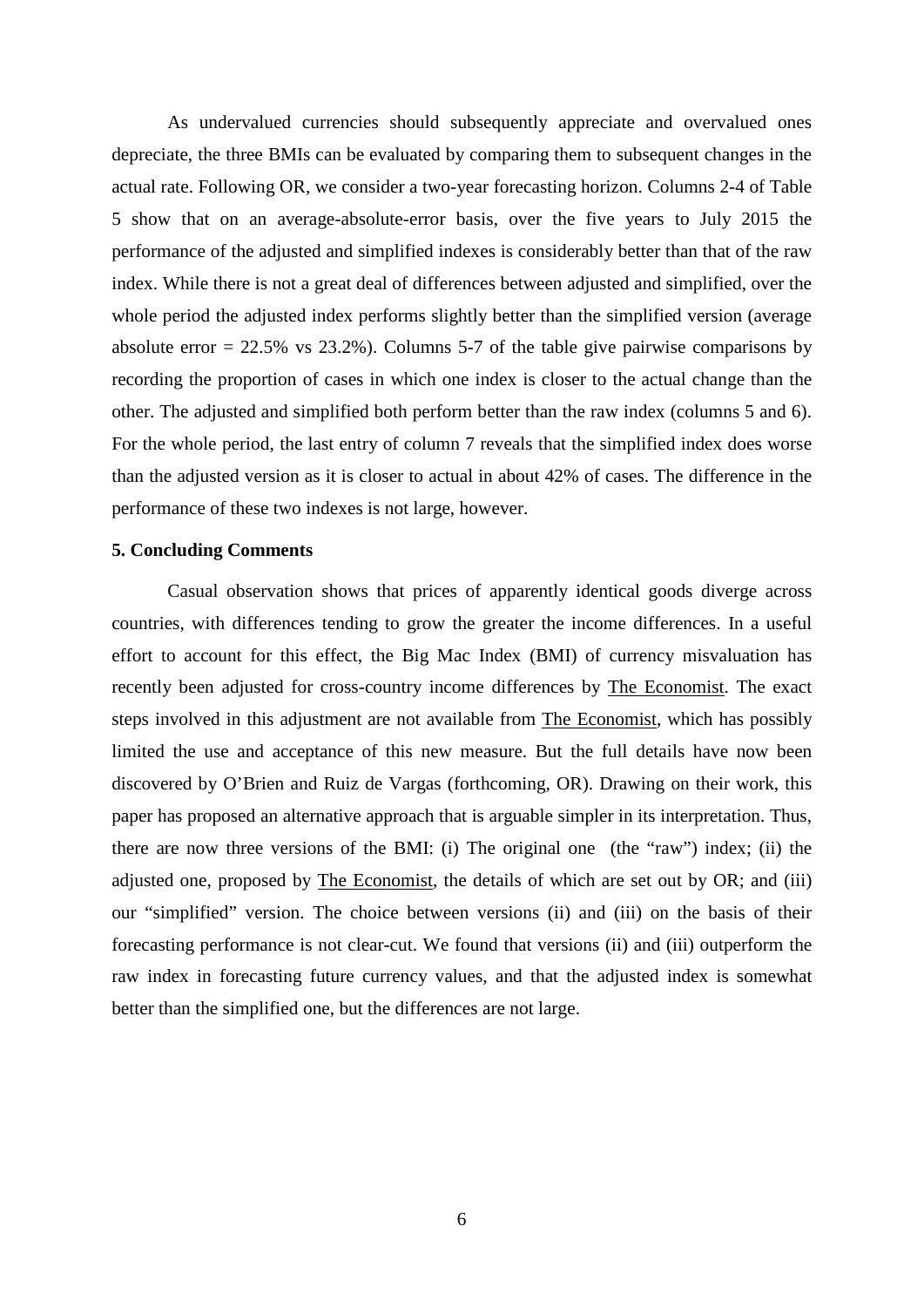#### **References**

- O'Brien, T. J., and S. Ruiz de Vargas (forthcoming). "The Adjusted Big Mac Methodology: A Clarification." Journal of International Financial Management and Accounting.
- The Economist (online). "The Big Mac Index." Available at: <http://www.economist.com/content/big-mac-index> [Accessed March 2016].

International Monetary Fund (online). World Economic Outlook, October 2015. Available at: <https://www.imf.org/external/pubs/ft/weo/2015/02/weodata/index.aspx> [Accessed March 2016].

## **APPENDIX**

# **A1. The Data**

The data are from a downloadable spreadsheet from The Economist (online) which contains Big Mac prices for 58 countries as of July 2015. The adjusted Big Mac index calculated by The Economist is based on 49 of these countries, which include the Euro area as well as 12 of its member countries. Sensitivity tests excluding the 12 Euro area countries yielded almost identical values of the adjusted BMI; this finding accords with OR. To be consistent with The Economist's results, we use all 49 countries.

GDP per capita is not included in the The Economist spreadsheet but instead available at The Economist (online) by examining their "line of best"; however, the source of these data is not mentioned. We have identified the source to be GDP per capita at current prices from the IMF (online). In order to calculate GDP per capita of the Euro area, we use the GDPs of the member countries and then divide by total population.

#### **A2. Analysis of the Income Elasticity**

Prices in low-income countries are frequently low, not because their currency is undervalued, but because of other economic circumstances such as low wages and other costs. These features are measured in the pricing equations (1) and (5) by the income term  $y_c$ . Thus, in the context of equation (7) that measures misvaluation, the low price of a Big Mac in a low-income country relative to the (richer) base country,  $p_c/p^* < 1$ , is "inflated" by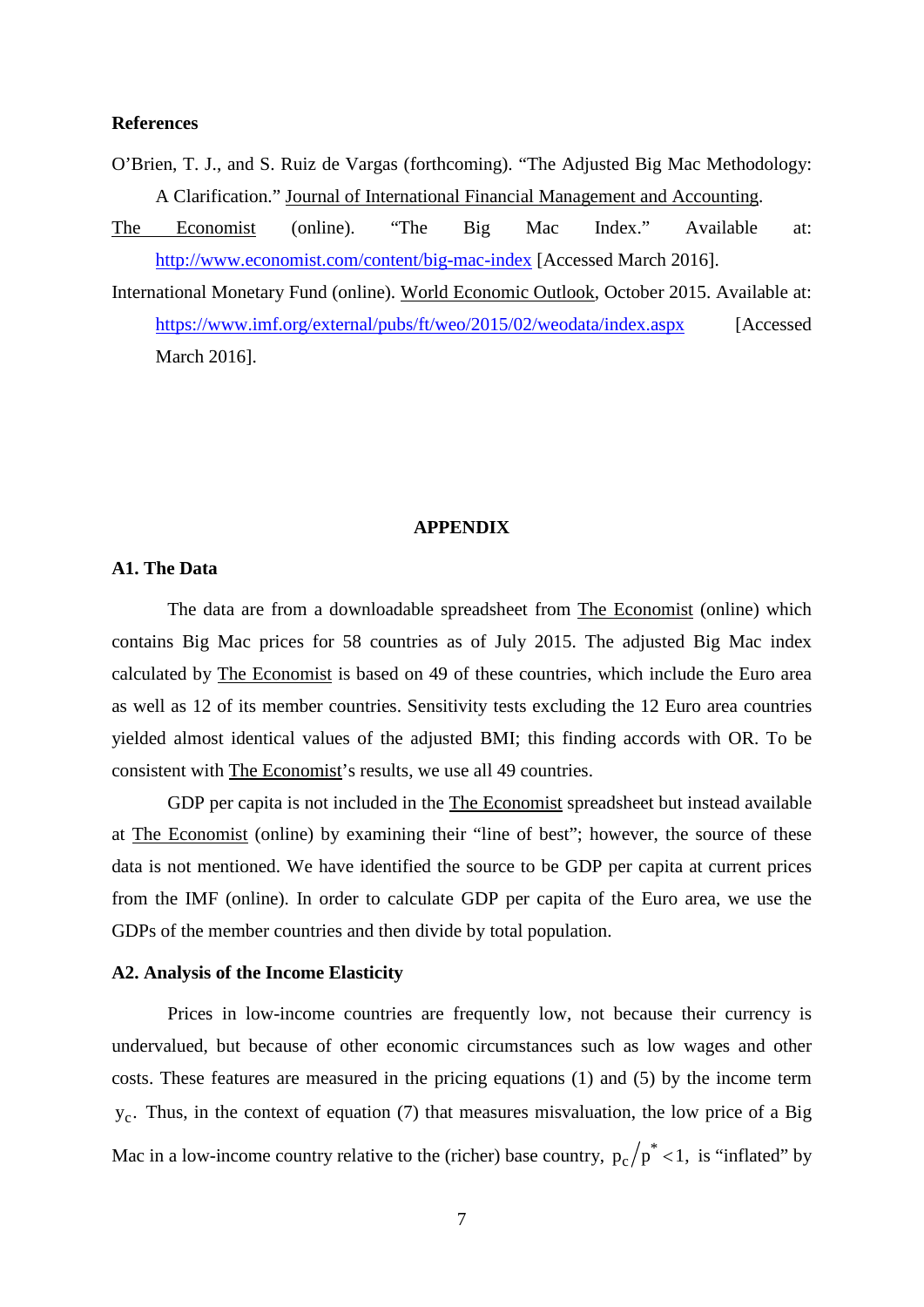the relative income term  $(y^*/y_c)^{\beta}$ , which always exceeds unity for  $y^*/y_c > 1$  and  $\beta > 0$ . In view of the importance of the income elasticity β in the measurement of misvaluation, an analysis of its implications and determinants is appropriate.

Equation (7) gives the bilateral misvaluation of c, which in percentage terms is

(A2.1) 
$$
\left[\left(\frac{p_c}{p^*}\right)\left(\frac{y^*}{y_c}\right)^{\beta}-1\right]\times 100=f(\beta).
$$

Using the euro-dollar case in July 2015 again, below is a plot of this misvaluation against  $\beta$ :



This relationship is slightly nonlinear and shows mispricing is moderately sensitive to the value of β: When  $\beta = 0$ ,  $f(\beta) = -15.37\%$ , the raw BMI case, and the currency becomes steadily less undervalued and then more overvalued as  $\beta$  increases. In other words, as  $\beta$ increases, the income differences become more important in partially offsetting the price differences that drive currency valuation.<sup>[7](#page-9-0)</sup>

To analyse the determinants of β, write the price of a Big Mac as the sum of the cost of traded and nontraded inputs  $(C_T, C_N)$ :

 $(A2.2)$   $p = C<sub>r</sub> + C<sub>N</sub>$ .

-

<span id="page-9-0"></span><sup>&</sup>lt;sup>7</sup> It follows from equation (A2.1) that  $df/d\beta = 100 \cdot (p_c/p^*) (y^*/y_c)^{\beta} \log (y^*/y_c)$ , which is positive for  $y^*/y_c > 1$ .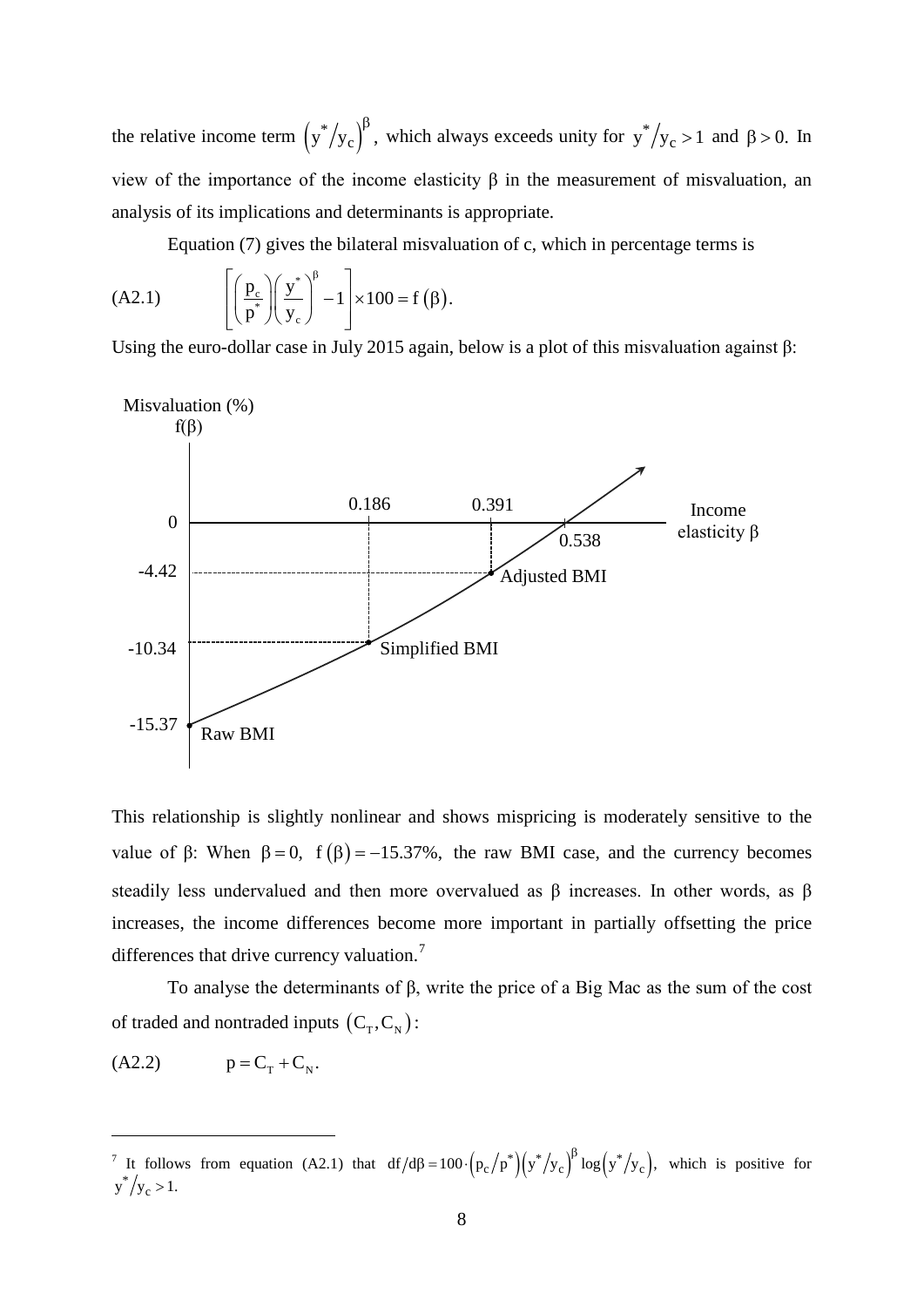Traded inputs include wheat, beef and parts of energy costs; the prices of these items are determined predominantly in world markets independent of domestic economic conditions. On the other hand, the nontraded inputs are rent, local taxes and changes, wages and so on, which are dependent on domestic conditions as measured by income at home:

$$
(A2.3) \tCN = qNpN = qN \cdot \sigma \cdot yn,
$$

where  $q_N$  is the volume of nontraded inputs,  $p_N$  is an index of their price,  $\sigma$  is a positive constant and  $\eta > 0$  is the elasticity of nontraded costs with respect to income.

It follows from equations (A2.2) and (A2.3) that the income elasticity  $\partial \log p / \partial \log y = (C_{N}/p) \eta$ , or writing s =  $C_{N}/p$  for the share of nontraded inputs in the price (or total cost),

$$
\beta = s \cdot \eta.
$$

In words, the income elasticity of the price is the product of the cost share of nontraded goods and the income elasticity of the price of those goods. If, for example, the share and the elasticity η are both equal to one-half, then  $\beta = 0.25$ . Then, if a country is 20% poorer than the base country, its price of a Big Mac is predicted to be  $0.25 \times 20 = 5\%$  lower than that in the base. Note that the larger the nontraded share, the larger is the elasticity, so domestic income has a more pronounced effect on the price. Or to put it another way, as the "tradability" of the product increases, the smaller is the cost share s and the smaller the role of the domestic economy in pricing.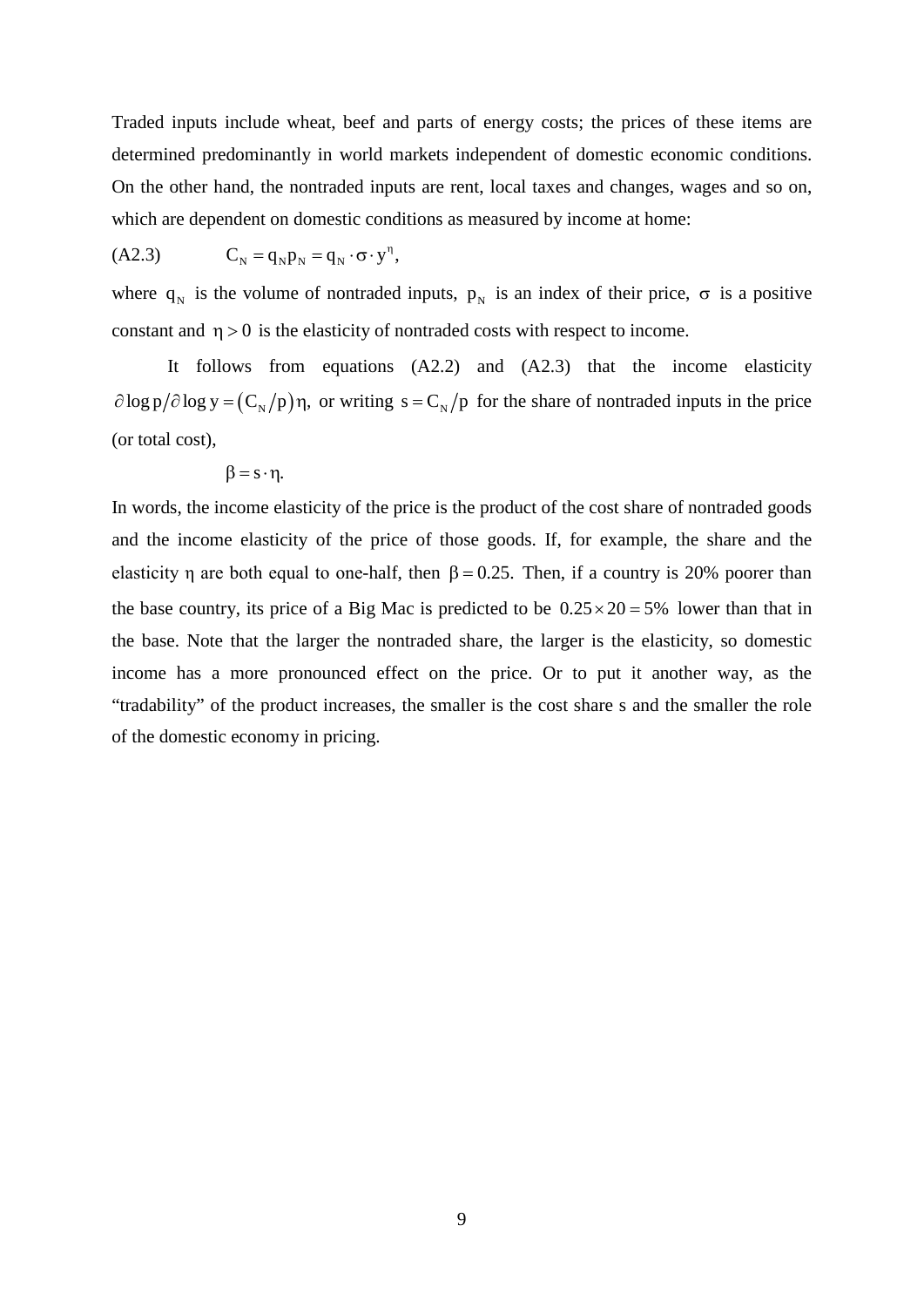|                                                                                                                                                             | Big Mac Index                                          |                                                                                                                                                                                                                                                                                                                                                                                                                                            |                                                                                                                                                                                                                                    |  |
|-------------------------------------------------------------------------------------------------------------------------------------------------------------|--------------------------------------------------------|--------------------------------------------------------------------------------------------------------------------------------------------------------------------------------------------------------------------------------------------------------------------------------------------------------------------------------------------------------------------------------------------------------------------------------------------|------------------------------------------------------------------------------------------------------------------------------------------------------------------------------------------------------------------------------------|--|
| Description                                                                                                                                                 | Raw                                                    | Adjusted                                                                                                                                                                                                                                                                                                                                                                                                                                   | Simplified                                                                                                                                                                                                                         |  |
| (1)                                                                                                                                                         | (2)                                                    | (3)                                                                                                                                                                                                                                                                                                                                                                                                                                        | (4)                                                                                                                                                                                                                                |  |
| 1. Pricing model                                                                                                                                            | $p_c = p$                                              | $p_c = \lambda + \phi y_c + \mu_c$                                                                                                                                                                                                                                                                                                                                                                                                         | $\log \frac{p_c}{n^*} = \gamma + \beta \log \frac{y_c}{n^*} + \varepsilon_c$                                                                                                                                                       |  |
| 2. Parameters                                                                                                                                               |                                                        | $\lambda =$ intercept<br>$\phi =$ slope, dp <sub>c</sub> /dy <sub>c</sub><br>$\mu_c$ = disturbance for country c                                                                                                                                                                                                                                                                                                                           | $\gamma =$ intercept, dollar mispricing = $-\epsilon^*$<br>$\beta$ = slope, income elasticity of mispricing,<br>$d \left[ \log (p_c/p^*) \right] / d \left[ \log (y_c/p^*) \right]$<br>$\varepsilon_c$ = disturbance for country c |  |
| 3. Estimated parameters                                                                                                                                     |                                                        | $\hat{\lambda} = 2.5223, \ \hat{\phi} = 0.0348$                                                                                                                                                                                                                                                                                                                                                                                            | $\hat{\gamma} = -0.1474$ , $\hat{\beta} = 0.1858$                                                                                                                                                                                  |  |
| 4. Mispricing (proportional)                                                                                                                                | Bilateral:<br>$\frac{p_c}{p^*} - 1$                    | Country $c$<br><b>Base country</b><br>$\left(p^*/\hat{p}^*\right)\!-\!1$<br>$(p_c/\hat{p}_c) - 1$<br>Overall<br>$\left(\frac{\mathbf{p}_c/\hat{\mathbf{p}}_c}{\mathbf{n}^*/\hat{\mathbf{n}}^*}\right) - 1$ $\left(\frac{\mathbf{p}^*/\hat{\mathbf{p}}^*}{\mathbf{n}^*/\hat{\mathbf{n}}^*}\right) - 1$<br>Bilateral                                                                                                                         | Bilateral:<br>$\left(\frac{\mathbf{p}_c}{\mathbf{p}^*}\right)\left(\frac{\mathbf{y}^*}{\mathbf{v}_c}\right)^{\beta}-1$                                                                                                             |  |
| 5. Application to $c = Europe$ ,<br>Base = $US$ , July 2015<br>$US$<br>Euro<br>$p_c = 4.054$ $p^* = 4.790$<br>Price<br>Income $y_c = 40.028$ $y^* = 54.598$ | $\frac{4.054}{-1} - 1 = -15.37\%$<br>$\frac{1}{4.790}$ | $\hat{p}_c = 2.5223 + 0.0348 \times 40.028 \approx $3.915$<br>$\hat{p}^* = 2.5223 + 0.0348 \times 54.598 \approx $4.422$<br>$\underline{\mathbf{U}}\underline{\mathbf{S}}$<br>Euro<br>$(4.054/3.915) - 1$ $(4.790/4.422) - 1$<br>Overall<br>$\approx$ 3.55%<br>$\approx 8.32\%$<br>$\left(\frac{4.054/3.915}{4.790/4.422}\right) - 1 \left(\frac{4.790/4.422}{4.790/4.422}\right) - 1$<br><b>Bilateral</b><br>$\approx -4.40\%$<br>$= 0\%$ | $\left(\frac{4.054}{4.790}\right)\left(\frac{54.598}{40.028}\right)^{0.1858}-1=-10.34\%$                                                                                                                                           |  |

**Table 1** Three Approaches to Currency Mispricing

Note: Prices  $(p_c, p^*)$  are in dollars. GDPs per capita  $(y_c, y^*)$  are in thousands of dollars. To aid understanding the row 5 calculations, the misvaluations use rounded values. These are close approximations of the results in Table 2 that are not based on rounding.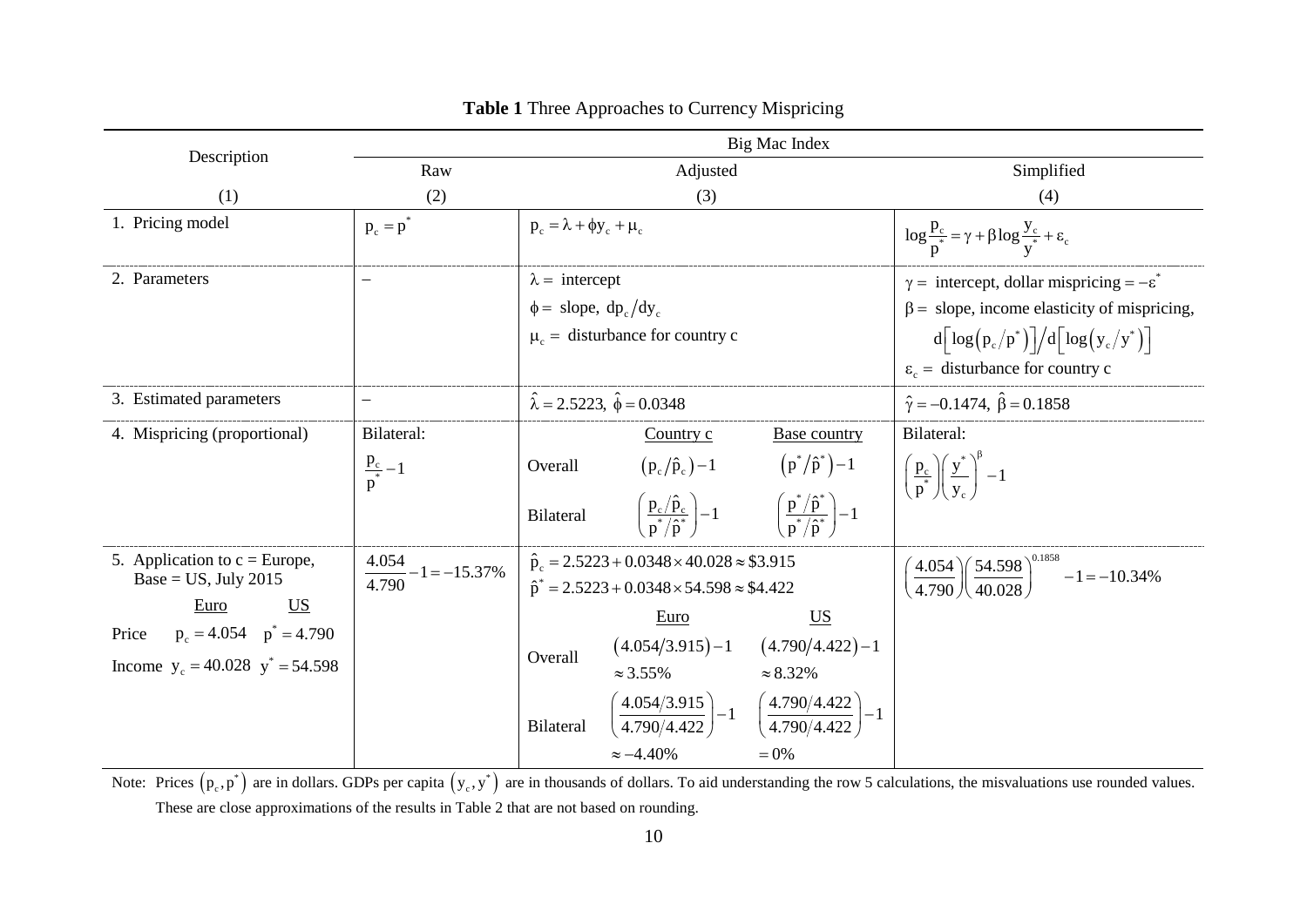# **Table 2** Three Indexes of Misvaluation,

# 49 Currencies, July 2015

# (Percentage misvaluation relative to dollar)

|                   | Raw        | Adjusted   | Simplified |
|-------------------|------------|------------|------------|
| Country           | <b>BMI</b> | <b>BMI</b> | <b>BMI</b> |
| (1)               | (2)        | (3)        | (4)        |
| 1. Argentina      | $-36.01$   | $-4.76$    | $-16.31$   |
| 2. Australia      | $-18.12$   | $-22.17$   | $-19.84$   |
| 3. Brazil         | $-10.59$   | 35.07      | 19.21      |
| 4. Britain        | $-5.79$    | 1.33       | $-2.61$    |
| 5. Canada         | $-5.30$    | $-2.07$    | $-3.89$    |
| 6. Chile          | $-31.76$   | $-0.30$    | $-12.67$   |
| 7. China          | $-42.84$   | $-9.32$    | $-17.53$   |
| 8. Colombia       | $-39.12$   | $-3.99$    | $-13.16$   |
| 9. Czech Republic | $-40.84$   | $-18.34$   | $-28.41$   |
| 10. Denmark       | 6.02       | 1.27       | 4.00       |
| 11. Egypt         | $-54.86$   | $-24.34$   | $-23.99$   |
| 12. Euro area     | $-15.37$   | $-4.42$    | $-10.34$   |
| 13. Hong Kong     | $-48.28$   | $-41.51$   | $-45.17$   |
| 14. Hungary       | $-33.58$   | $-2.29$    | $-14.33$   |
| 15. India         | $-61.74$   | $-34.42$   | $-26.51$   |
| 16. Indonesia     | $-52.28$   | $-20.26$   | $-20.65$   |
| 17. Israel        | $-3.31$    | 12.23      | 3.95       |
| 18. Japan         | $-37.67$   | $-27.22$   | $-32.77$   |
| 19. Malaysia      | $-58.04$   | $-36.00$   | $-43.31$   |
| 20. Mexico        | $-35.01$   | $-0.76$    | $-12.05$   |
| 21. New Zealand   | $-18.38$   | $-10.83$   | $-14.98$   |
| 22. Norway        | 17.94      | $-11.56$   | 5.99       |
| 23. Pakistan      | $-28.15$   | 23.62      | 43.01      |
| 24. Peru          | $-34.42$   | 5.53       | $-2.50$    |
| 25. Philippines   | $-24.73$   | 26.89      | 30.14      |
| 26. Poland        | $-46.89$   | $-22.32$   | $-31.95$   |
| 27. Russia        | $-60.68$   | $-41.52$   | $-48.62$   |
| 28. Saudi Arabia  | $-33.20$   | $-12.45$   | $-22.45$   |
| 29. Singapore     | $-28.19$   | $-29.15$   | $-28.60$   |
| 30. South Africa  | $-56.28$   | $-29.66$   | $-35.04$   |
| 31. South Korea   | $-21.50$   | $-0.83$    | $-11.18$   |
| 32. Sweden        | 7.05       | 3.86       | 5.68       |
| 33. Switzerland   | 42.42      | 13.16      | 30.48      |
| 34. Taiwan        | $-46.83$   | $-28.95$   | $-37.36$   |
| 35. Thailand      | $-33.86$   | 7.82       | 1.51       |
| 36. Turkey        | $-19.12$   | 23.85      | 9.90       |
| 37. United States | $0.00\,$   | 0.00       | 0.00       |
| Mean              | $-27.28$   | $-7.70$    | $-11.41$   |

Notes:

1. A negative value means the country's currency is overvalued relative to the dollar; a positive value means undervalued.

2. The adjusted BMI of column 3 here is identical to OR, Table 2; these were reproduced by us.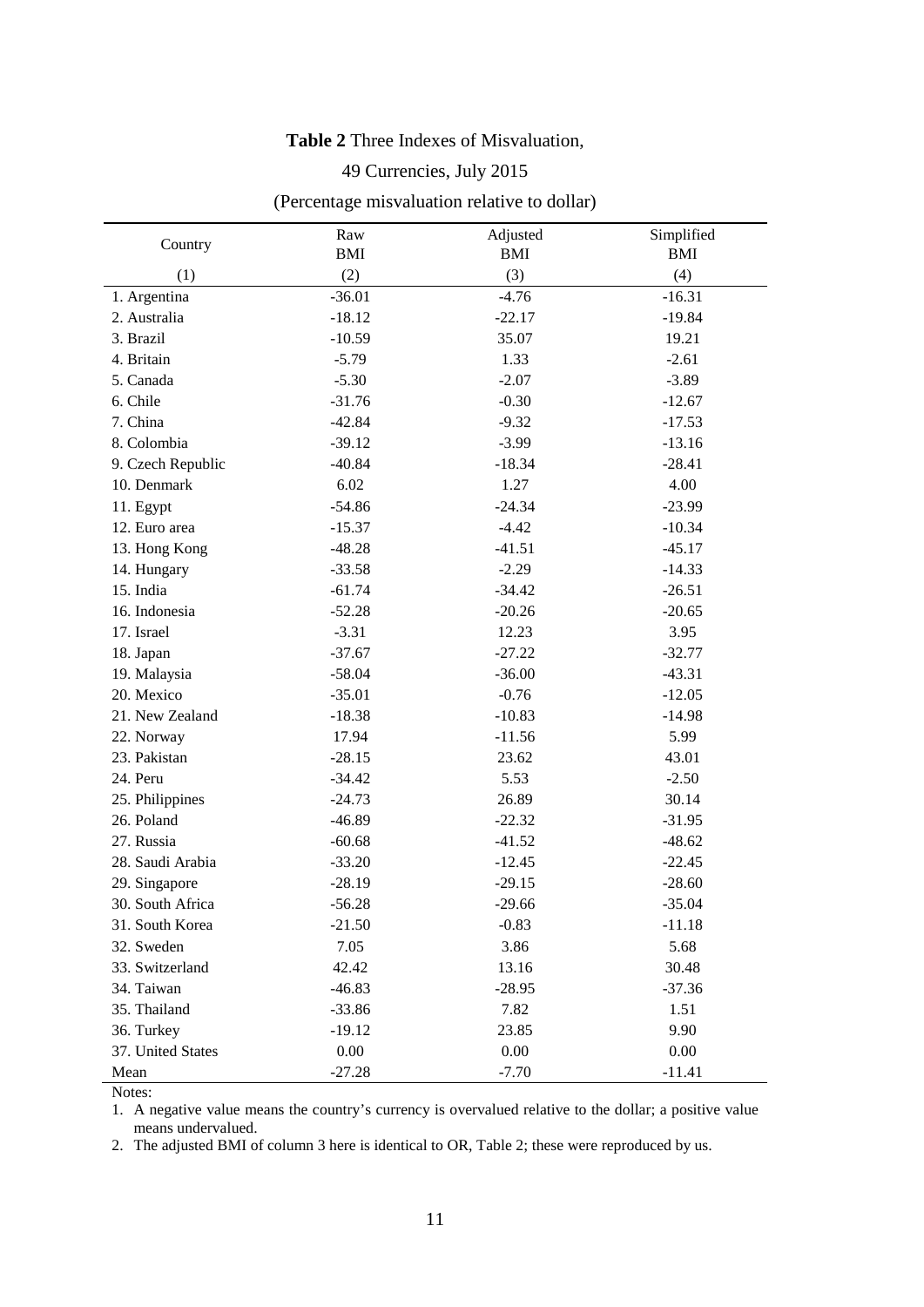| Index      | Raw<br><b>BMI</b> | Adjusted<br>BMI | Simplified<br>BMI |
|------------|-------------------|-----------------|-------------------|
| Raw        | 1.00              | 0.59            | 0.70              |
| Adjusted   |                   | 1.00            | 0.92              |
| Simplified |                   |                 | 1.00              |

**Table 3** BMI Correlations, July 2015

Note: Based on estimates in Table 2.

## **Table 4** US Dollar Overall Misvaluation

(Percentage misvaluation)

|          | Misvaluation according to |            |                |
|----------|---------------------------|------------|----------------|
| Date     | Raw                       | Adjusted   | Simplified     |
|          | BMI                       | <b>BMI</b> | <b>BMI</b>     |
| (1)      | (2)                       | (3)        | (4)            |
| $Jul-11$ | 3.27                      | $-23.35$   | $-19.00(4.83)$ |
| $Jan-12$ | 14.65                     | $-12.15$   | $-4.20(4.34)$  |
| $Jul-12$ | 19.08                     | $-6.82$    | 1.24(4.64)     |
| $Jan-13$ | 12.83                     | $-9.63$    | $-8.21(4.61)$  |
| $Jul-13$ | 21.60                     | $-2.73$    | $-0.45(4.46)$  |
| $Jan-14$ | 22.82                     | $-3.39$    | $-2.87(4.47)$  |
| $Jul-14$ | 22.67                     | $-3.87$    | $-0.44(4.44)$  |
| $Jan-15$ | 33.50                     | 4.24       | 10.87 (4.78)   |
| $Jul-15$ | 37.51                     | 8.34       | 14.84 (4.22)   |

Notes:

1. A negative value means the dollar is undervalued vis-à-vis all other currencies; a positive value means overvalued.

2. The overall misvaluation of the dollar according to the raw and adjusted BMI is  $1/(1 + \overline{m}) - 1$ , where  $\overline{m}$  is the average bilateral misvaluation of all currencies in terms of the dollar. For example, the adjusted BMI in July 2015,  $\overline{m} = -7.70\%$ (Table 2), which gives a dollar misvaluation of  $1/(1 - 0.0770) - 1 = 8.34\%$ .

3. The US dollar misvaluation for the simplified BMI is approximated by the estimate of  $-\gamma$  from equation (6). This equation is re-estimated for each period using the previous calendar year's GDP per capita. Standard errors are in parentheses.

4. Columns 2 and 3 are identical to those of OR, Table 3; these were reproduced by us.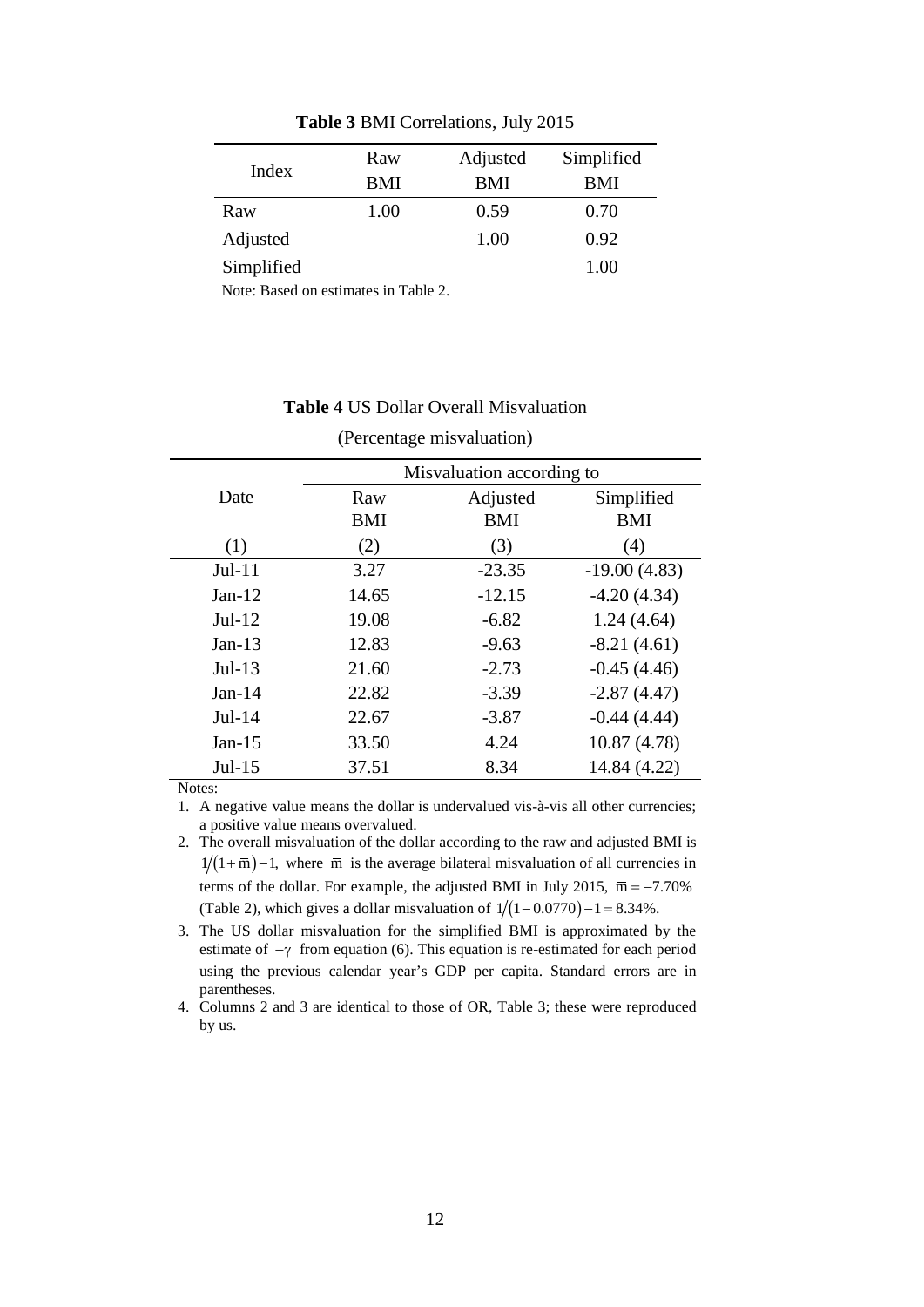| Reference | Average absolute deviation<br>from actual exchange-rate<br>change $(\%)$ |                        | Proportion closer to actual change<br>(% ) |                    |                      |                                     |
|-----------|--------------------------------------------------------------------------|------------------------|--------------------------------------------|--------------------|----------------------|-------------------------------------|
| date      | Raw<br><b>BMI</b>                                                        | Adjusted<br><b>BMI</b> | Simplified<br><b>BMI</b>                   | Adjusted<br>vs raw | Simplified<br>vs raw | Simplified<br><b>VS</b><br>adjusted |
| (1)       | (2)                                                                      | (3)                    | (4)                                        | (5)                | (6)                  | (7)                                 |
| $Jul-11$  | 34.1                                                                     | 27.9                   | 26.5                                       | 66.7               | 66.7                 | 50.0                                |
| $Jan-12$  | 31.8                                                                     | 22.7                   | 21.2                                       | 69.4               | 75.0                 | 52.8                                |
| $Jul-12$  | 31.1                                                                     | 21.1                   | 22.0                                       | 71.4               | 74.3                 | 42.9                                |
| $Jan-13$  | 35.8                                                                     | 20.6                   | 23.2                                       | 77.8               | 80.6                 | 33.3                                |
| $Jul-13$  | 38.3                                                                     | 20.3                   | 22.9                                       | 83.3               | 80.6                 | 30.6                                |
| Overall   | 34.2                                                                     | 22.5                   | 23.2                                       | 73.7               | 75.4                 | 41.9                                |

# **Table 5** Forecasting Performance of Three BMIs,

36 Currencies against the Dollar

Notes:

1. The reference date in column 1 is when the forecast is made. For each currency, each index is compared to the actual change in the exchange rate over the subsequent two years.

2. The raw and adjusted BMIs, as well as market exchange rates, are taken from The Economist's spreadsheet; the simplified BMIs are our own. To ensure consistency with The Economist's approach, all 49 countries (including the 12 euro area countries) are used to estimate equation (6).

3. Following OR, the 12 countries that make up the Euro area are omitted for the forecast evaluation in order to avoid double counting, as well as the US (the base currency). There are thus  $49-12-1$  = 36 currencies in the evaluation.

4. The results in columns 2, 3 and 5 are identical to those of OR, Table 4; these were reproduced by us.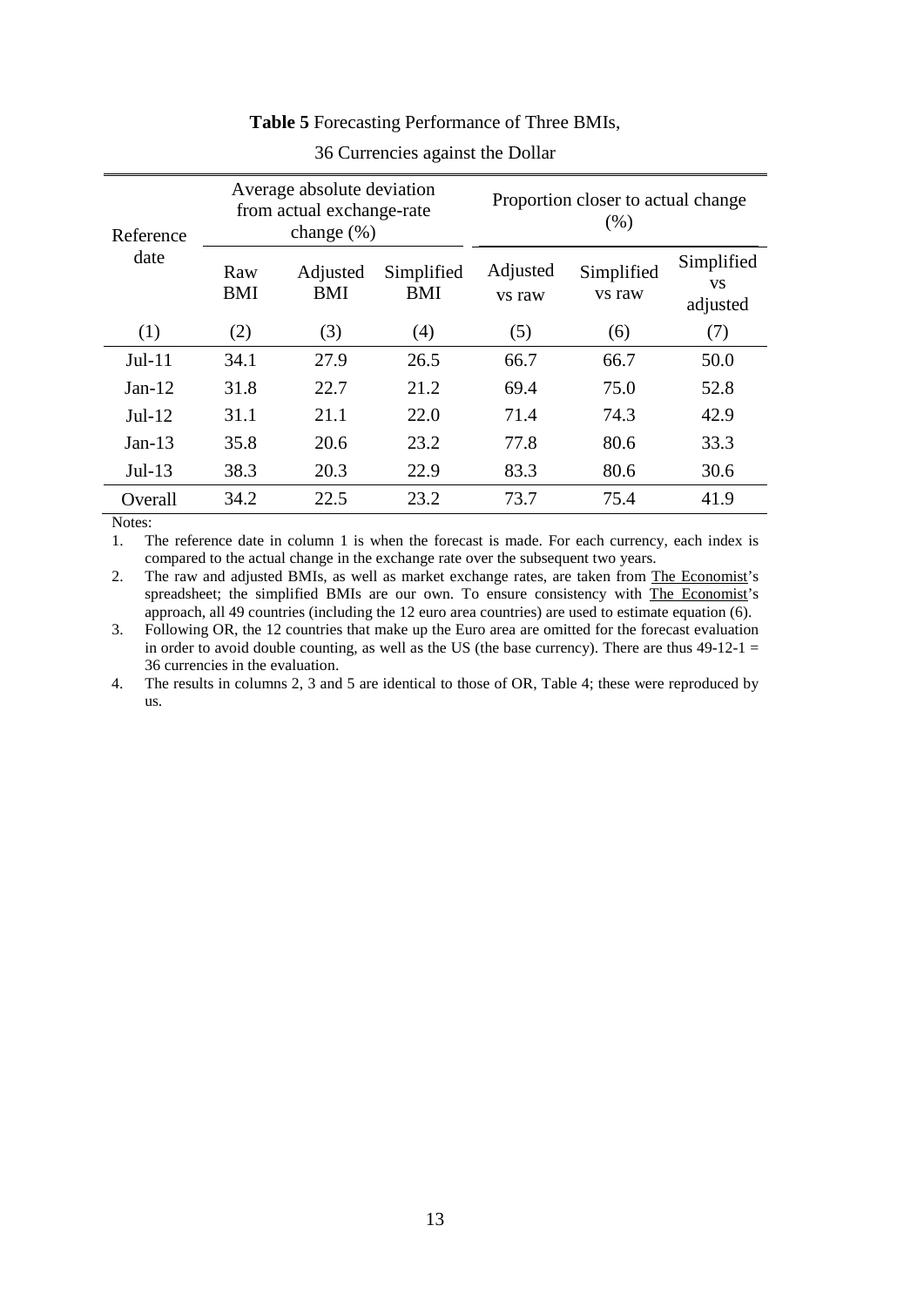

# **Figure 1** Big Mac Prices and GDPs, 49 Countries in 2015

Note: This is a plot of Big Mac prices in 49 countries against GDP per capita. Prices and GDPs are relative to those in the US and are expressed in US dollars.



**Figure 2** US Dollar Overall Misvaluation

Note: A negative value means the dollar is undervalued vis-à-vis all other currencies; a positive value means overvalued. The shaded band is  $\pm 1.96$  SEs around the simplified BMI. Estimates are from Table 4.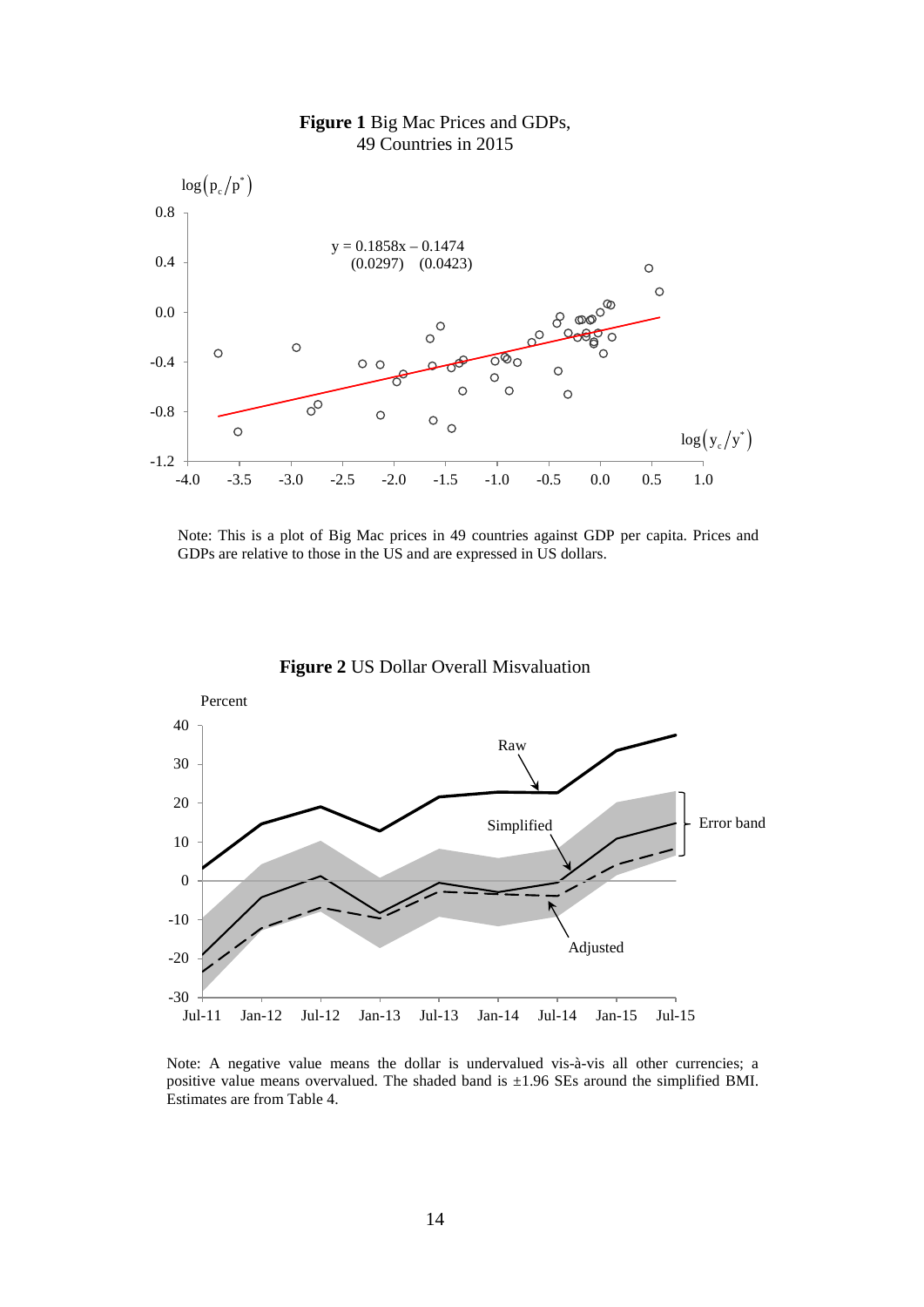Editor, UWA Economics Discussion Papers: Sam Hak Kan Tang University of Western Australia 35 Sterling Hwy Crawley WA 6009 Australia

Email: [ecoadmin@biz.uwa.edu.au](mailto:ecoadmin@biz.uwa.edu.au)

The Economics Discussion Papers are available at:

- 1980 2002: <http://ecompapers.biz.uwa.edu.au/paper/PDF%20of%20Discussion%20Papers/><br>Since 2001: http://ideas.repec.org/s/uwa/wpaper1.html
- <http://ideas.repec.org/s/uwa/wpaper1.html>
- Since 2004: <http://www.business.uwa.edu.au/school/disciplines/economics>

| <b>ECONOMICS DISCUSSION PAPERS</b> |                                                         |                                                                                                                            |  |
|------------------------------------|---------------------------------------------------------|----------------------------------------------------------------------------------------------------------------------------|--|
| 2015                               |                                                         |                                                                                                                            |  |
| <b>DP</b><br><b>NUMBER</b>         | <b>AUTHORS</b>                                          | <b>TITLE</b>                                                                                                               |  |
| 15.01                              | Robertson, P.E. and Robitaille, M.C.                    | THE GRAVITY OF RESOURCES AND THE TYRANNY OF<br><b>DISTANCE</b>                                                             |  |
| 15.02                              | Tyers, R.                                               | FINANCIAL INTEGRATION AND CHINA'S GLOBAL<br><b>IMPACT</b>                                                                  |  |
| 15.03                              | Clements, K.W. and Si, J.                               | MORE ON THE PRICE-RESPONSIVENESS OF FOOD<br><b>CONSUMPTION</b>                                                             |  |
| 15.04                              | Tang, S.H.K.                                            | PARENTS, MIGRANT DOMESTIC WORKERS, AND<br>CHILDREN'S SPEAKING OF A SECOND LANGUAGE:<br><b>EVIDENCE FROM HONG KONG</b>      |  |
| 15.05                              | Tyers, R.                                               | CHINA AND GLOBAL MACROECONOMIC<br><b>INTERDEPENDENCE</b>                                                                   |  |
| 15.06                              | Fan, J., Wu, Y., Guo, X., Zhao, D.<br>and Marinova, D.  | REGIONAL DISPARITY OF EMBEDDED CARBON<br>FOOTPRINT AND ITS SOURCES IN CHINA: A<br><b>CONSUMPTION PERSPECTIVE</b>           |  |
| 15.07                              | Fan, J., Wang, S., Wu, Y., Li, J. and<br>Zhao, D.       | BUFFER EFFECT AND PRICE EFFECT OF A PERSONAL<br><b>CARBON TRADING SCHEME</b>                                               |  |
| 15.08                              | Neill, K.                                               | WESTERN AUSTRALIA'S DOMESTIC GAS<br>RESERVATION POLICY THE ELEMENTAL ECONOMICS                                             |  |
| 15.09                              | Collins, J., Baer, B. and Weber, E.J.                   | THE EVOLUTIONARY FOUNDATIONS OF ECONOMICS                                                                                  |  |
| 15.10                              | Siddique, A., Selvanathan, E. A. and<br>Selvanathan, S. | THE IMPACT OF EXTERNAL DEBT ON ECONOMIC<br><b>GROWTH: EMPIRICAL EVIDENCE FROM HIGHLY</b><br><b>INDEBTED POOR COUNTRIES</b> |  |
| 15.11                              | Wu, Y.                                                  | LOCAL GOVERNMENT DEBT AND ECONOMIC<br><b>GROWTH IN CHINA</b>                                                               |  |
| 15.12                              | Tyers, R. and Bain, I.                                  | THE GLOBAL ECONOMIC IMPLICATIONS OF FREER<br><b>SKILLED MIGRATION</b>                                                      |  |
| 15.13                              | Chen, A. and Groenewold, N.                             | AN INCREASE IN THE RETIREMENT AGE IN CHINA:<br>THE REGIONAL ECONOMIC EFFECTS                                               |  |
| 15.14                              | Knight, K.                                              | PIGOU, A LOYAL MARSHALLIAN?                                                                                                |  |
| 15.15                              | Kristoffersen, I.                                       | THE AGE-HAPPINESS PUZZLE: THE ROLE OF<br>ECONOMIC CIRCUMSTANCES AND FINANCIAL<br><b>SATISFACTION</b>                       |  |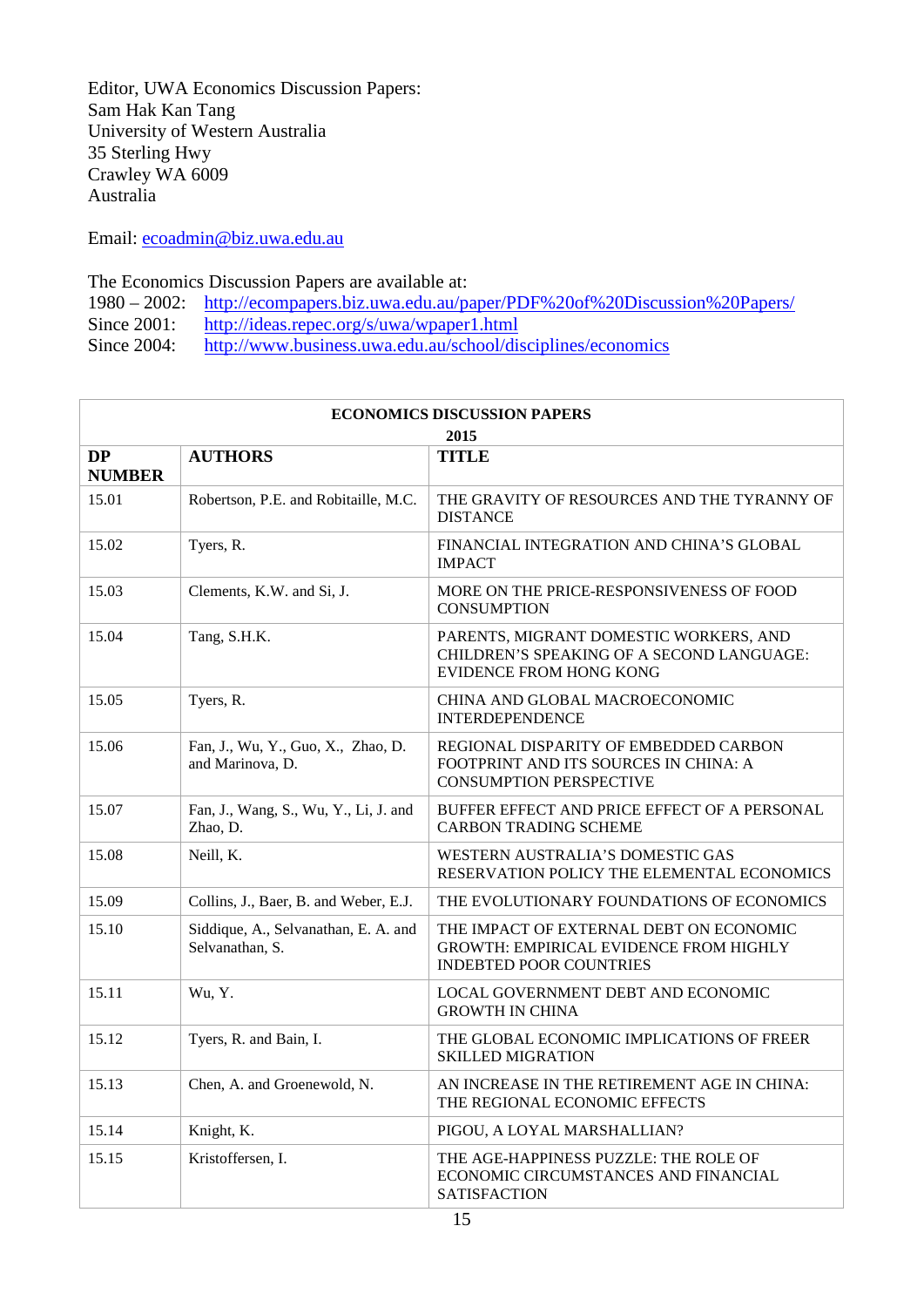| 15.16 | Azwar, P. and Tyers, R.                                                                                            | INDONESIAN MACRO POLICY THROUGH TWO CRISES                                                                            |
|-------|--------------------------------------------------------------------------------------------------------------------|-----------------------------------------------------------------------------------------------------------------------|
| 15.17 | Asano, A. and Tyers, R.                                                                                            | THIRD ARROW REFORMS AND JAPAN'S ECONOMIC<br><b>PERFORMANCE</b>                                                        |
| 15.18 | Arthmar, R. and McLure, M.                                                                                         | ON BRITAIN'S RETURN TO THE GOLD STANDARD:<br>WAS THERE A 'PIGOU-MCKENNA SCHOOL'?                                      |
| 15.19 | Fan, J., Li, Y., Wu, Y., Wang, S.,<br>and Zhao, D.                                                                 | ALLOWANCE TRADING AND ENERGY CONSUMPTION<br>UNDER A PERSONAL CARBON TRADING SCHEME: A<br>DYNAMIC PROGRAMMING APPROACH |
| 15.20 | Shehabi, M.                                                                                                        | AN EXTRAORDINARY RECOVERY: KUWAIT<br>FOLLOWING THE GULF WAR                                                           |
| 15.21 | Siddique, A., Sen, R., and<br>Srivastava, S.                                                                       | AUSTRALIA-THAILAND TRADE: AN ANALYSIS OF<br>COMPETITIVENESS AND THE EFFECTS OF THE<br><b>BILATERAL FTA</b>            |
| 15.22 | Tyers, R.                                                                                                          | SLOWER GROWTH AND VULNERABILITY TO<br>RECESSION: UPDATING CHINA'S GLOBAL IMPACT                                       |
| 15.23 | Arthmar, R. and McLure, M.                                                                                         | PIGOU ON WAR FINANCE AND STATE ACTION                                                                                 |
| 15.24 | Wu, Y.                                                                                                             | CHINA'S CAPITAL STOCK SERIES BY REGION AND<br><b>SECTOR</b>                                                           |
| 15.25 | Clements, K. and Si, J.                                                                                            | ENGEL'S LAW, DIET DIVERSITY AND THE QUALITY<br>OF FOOD CONSUMPTION                                                    |
| 15.26 | Chen, S.                                                                                                           | SHIFTS OF DISTORTION AND CORRUPTION OVER<br>LOCAL POLITICAL CYCLES IN CHINA                                           |
| 15.27 | Chen, S.                                                                                                           | THE EFFECT OF A FISCAL SQUEEZE ON TAX<br>NFORCEMENT: EVIDENCE FROM A NATURAL<br><b>EXPERIMENT IN CHINA</b>            |
| 15.28 | Jetter, M.                                                                                                         | BLOWING THINGS UP: THE EFFECT OF MEDIA<br><b>ATTENTION ON TERRORISM</b>                                               |
| 15.29 | Tang, S.                                                                                                           | MEDIUM-TERM MACROECONOMIC VOLATILITY AND<br>ECONOMIC DEVELOPMENT: A NEW TECHNIQUE                                     |
| 15.30 | Alim, A., Hartley, P. and Lan, Y.                                                                                  | ASIAN SPOT PRICES FOR LNG OTHER ENERGY<br><b>COMMODITIES</b>                                                          |
| 15.31 | Gannon, B., Harris, D., Harris, M.,<br>Magnusson, L., Hollingsworth, B.,<br>Inder, B., Maitra, P., and Munford, L. | NEW APPROACHES TO ESTIMATING THE CHILD<br>HEALTH-PARENTAL INCOME RELATIONSHIP                                         |
| 15.32 | Czaika, M. and Parsons, C.                                                                                         | THE GRAVITY OF HIGH SKILLED MIGRATION<br><b>POLICIES</b>                                                              |
| 15.33 | Parsons, C., Rojon, S., Samanani, F,<br>and Wettach, L.                                                            | CONCEPTUALISING INTERNATIONAL HIGH-SKILLED<br><b>MIGRATION</b>                                                        |
| 15.34 | Chen, S.                                                                                                           | VAT RATE DISPERSION AND TFP LOSS IN CHINA'S<br><b>MANUFACTURING SECTOR</b>                                            |
| 15.35 | Tait, L., Siddique, A. and<br>Chatterjee, I.                                                                       | FOREIGN AID AND ECONOMIC GROWTH IN SUB-<br><b>SAHARAN AFRICA</b>                                                      |
|       |                                                                                                                    |                                                                                                                       |